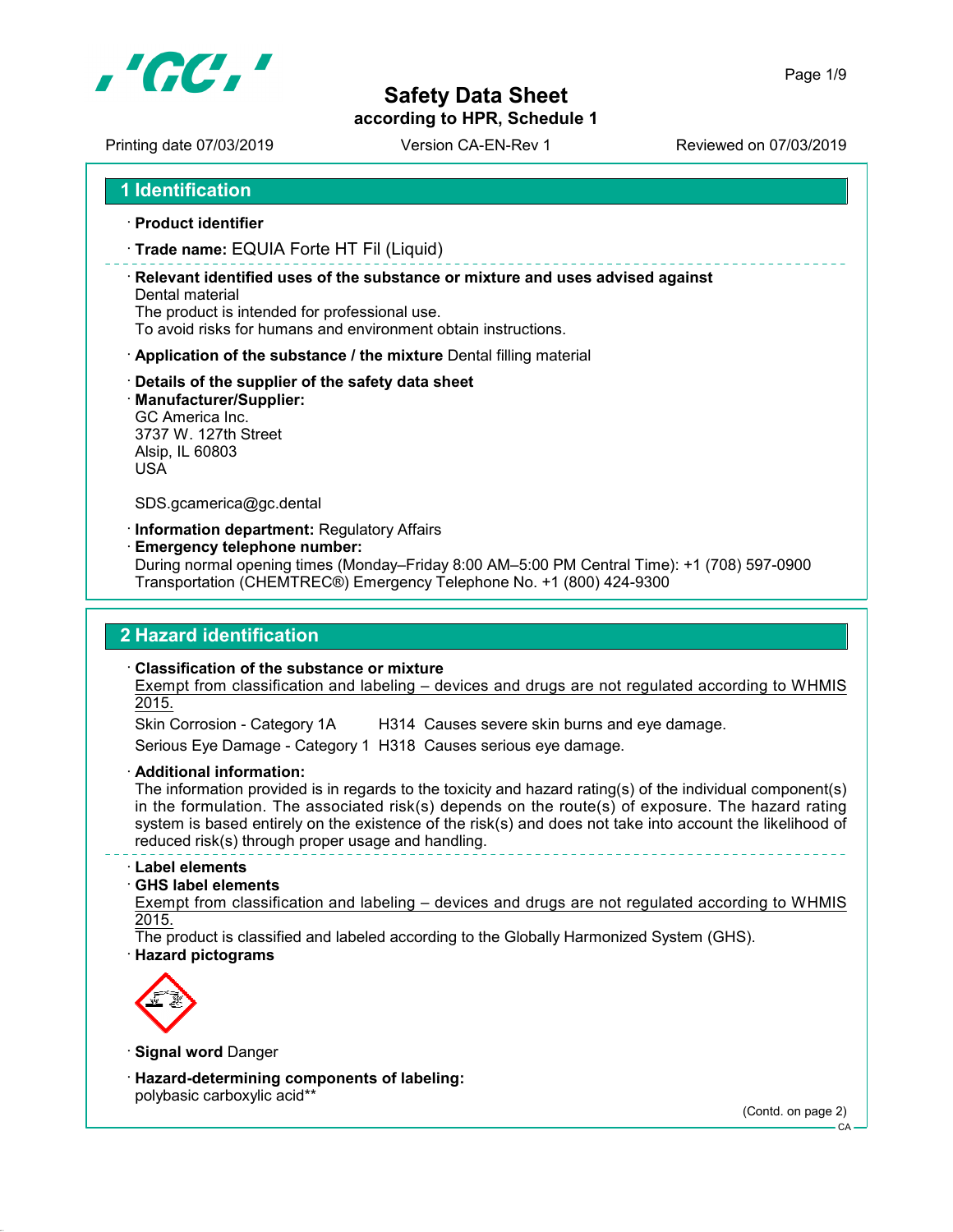### Safety Data Sheet according to HPR, Schedule 1

Printing date 07/03/2019 Version CA-EN-Rev 1 Reviewed on 07/03/2019

### Trade name: EQUIA Forte HT Fil (Liquid)

(Contd. of page 1)

### · Hazard statements

Causes severe skin burns and eye damage.

### · Precautionary statements

Do not breathe dust/fume/gas/mist/vapours/spray.

Wear protective gloves/protective clothing/eye protection/face protection.

IF ON SKIN (or hair): Take off immediately all contaminated clothing. Rinse skin with water [or shower]. IF IN EYES: Rinse cautiously with water for several minutes. Remove contact lenses, if present and

easy to do. Continue rinsing.

Immediately call a poison center/doctor.

Specific treatment (see on this label).

Store locked up.

Dispose of contents/container in accordance with local/regional/national/international regulations.

### 3 Composition/Information on ingredients

#### · Chemical characterization: Mixtures

· Description: Mixture of the substances listed below with nonhazardous additions.

| $\cdot$ Dangerous components: |                                     |                   |  |  |
|-------------------------------|-------------------------------------|-------------------|--|--|
|                               | CAS: $9003-01-4$ poly(acrylic acid) | $15 - 40\%$ w/w   |  |  |
|                               | polybasic carboxylic acid**         | $1\,5 - 10\%$ w/w |  |  |

#### Additional information:

If a substance is marked with \*\*, then substance is a trade secret. This is allowed under OSHA's Hazard Communication Standard (HCS) as a trade secret and under GHS as Confidential Business Information (CBI).

### 4 First aid measures

· Description of first aid measures · General information: Immediately remove any clothing soiled by the product. If symptoms persist consult doctor. · After inhalation: Supply fresh air; consult doctor in case of complaints. In case of unconsciousness place patient stably in side position for transportation. · After skin contact: Immediately wash with water and soap and rinse thoroughly. Seek medical treatment. After eye contact: Protect unharmed eye. Rinse opened eye for several minutes under running water. Call a doctor immediately. · After swallowing: Rinse out mouth and then drink plenty of water. If symptoms persist consult doctor. · Information for doctor: · Most important symptoms and effects, both acute and delayed No further relevant information available. (Contd. on page 3)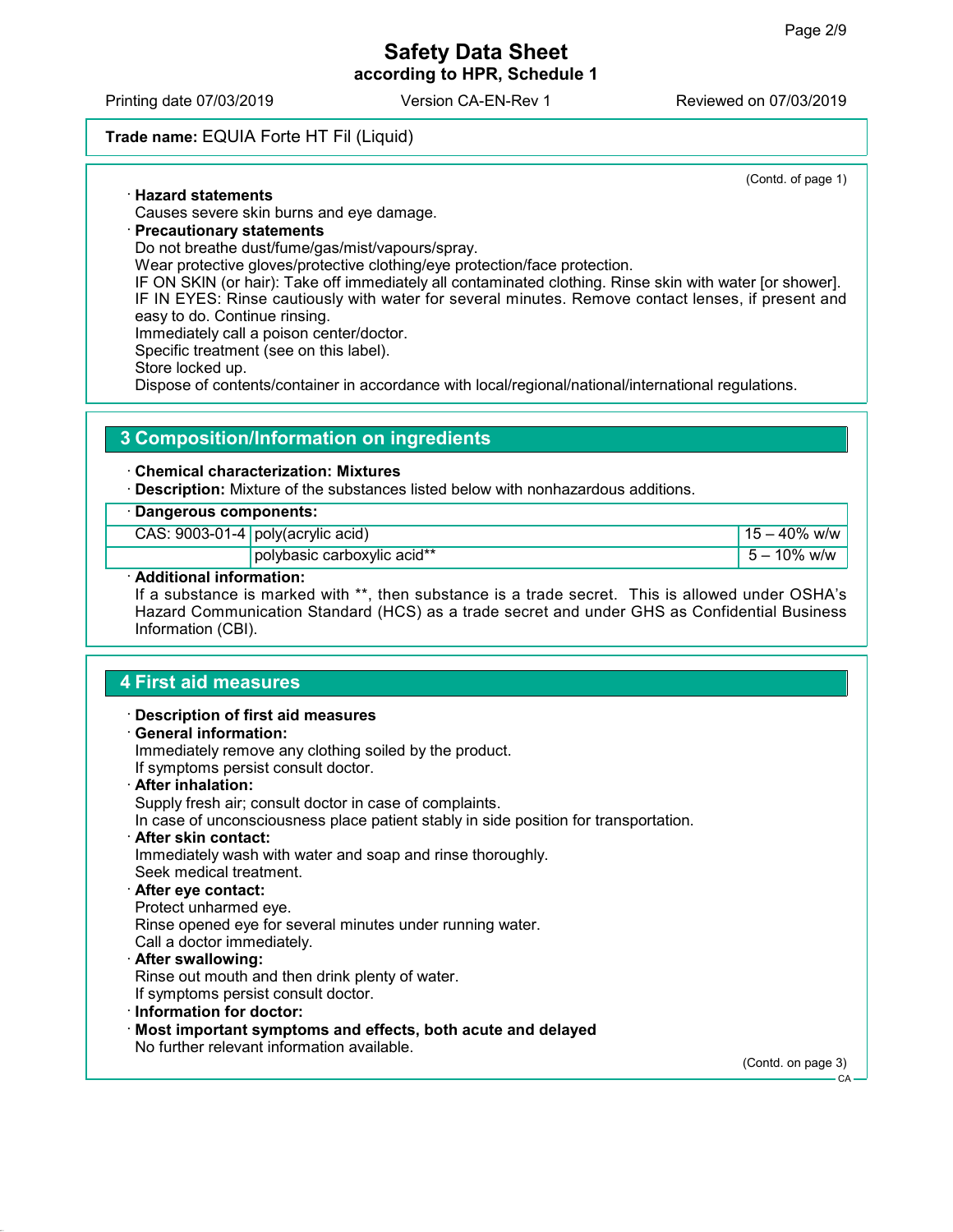(Contd. of page 2)

# Safety Data Sheet

according to HPR, Schedule 1

Printing date 07/03/2019 Version CA-EN-Rev 1 Reviewed on 07/03/2019

Trade name: EQUIA Forte HT Fil (Liquid)

#### · Indication of any immediate medical attention and special treatment needed No further relevant information available.

### 5 Firefighting measures

#### · Extinguishing media

· Suitable extinguishing agents:

CO2, extinguishing powder or water spray. Fight larger fires with water spray or alcohol resistant foam. Use fire fighting measures that suit the environment.

- · For safety reasons unsuitable extinguishing agents: Water with full jet
- · Special hazards arising from the substance or mixture Formation of toxic gases is possible during heating or in case of fire. No further relevant information available.
- · Advice for firefighters
- · Protective equipment: Wear self-contained respiratory protective device.
- · Additional information

Dispose of fire debris and contaminated fire fighting water in accordance with official regulations.

### 6 Accidental release measures

- · Personal precautions, protective equipment and emergency procedures Remove persons from danger area. Avoid contact with the eyes and skin. Wear protective clothing.
- · Environmental precautions: Do not allow product to reach sewage system or any water course. Do not allow to penetrate the ground/soil.
- Methods and material for containment and cleaning up: Use neutralizing agent. Absorb liquid components with liquid-binding material. Dispose of the collected material according to regulations.
- Reference to other sections See Section 7 for information on safe handling. See Section 8 for information on personal protection equipment. See Section 13 for disposal information.

### 7 Handling and storage

#### · Handling:

- · Precautions for safe handling Observe instructions for use. Ensure good ventilation/exhaustion at the workplace. Prevent formation of aerosols.
- Avoid contact with the eyes and skin.

· Information about protection against explosions and fires: No special measures required.

- · Conditions for safe storage, including any incompatibilities
- · Storage:
- · Requirements to be met by storerooms and receptacles: Store only in unopened original receptacles.

· Information about storage in one common storage facility: Store away from foodstuffs.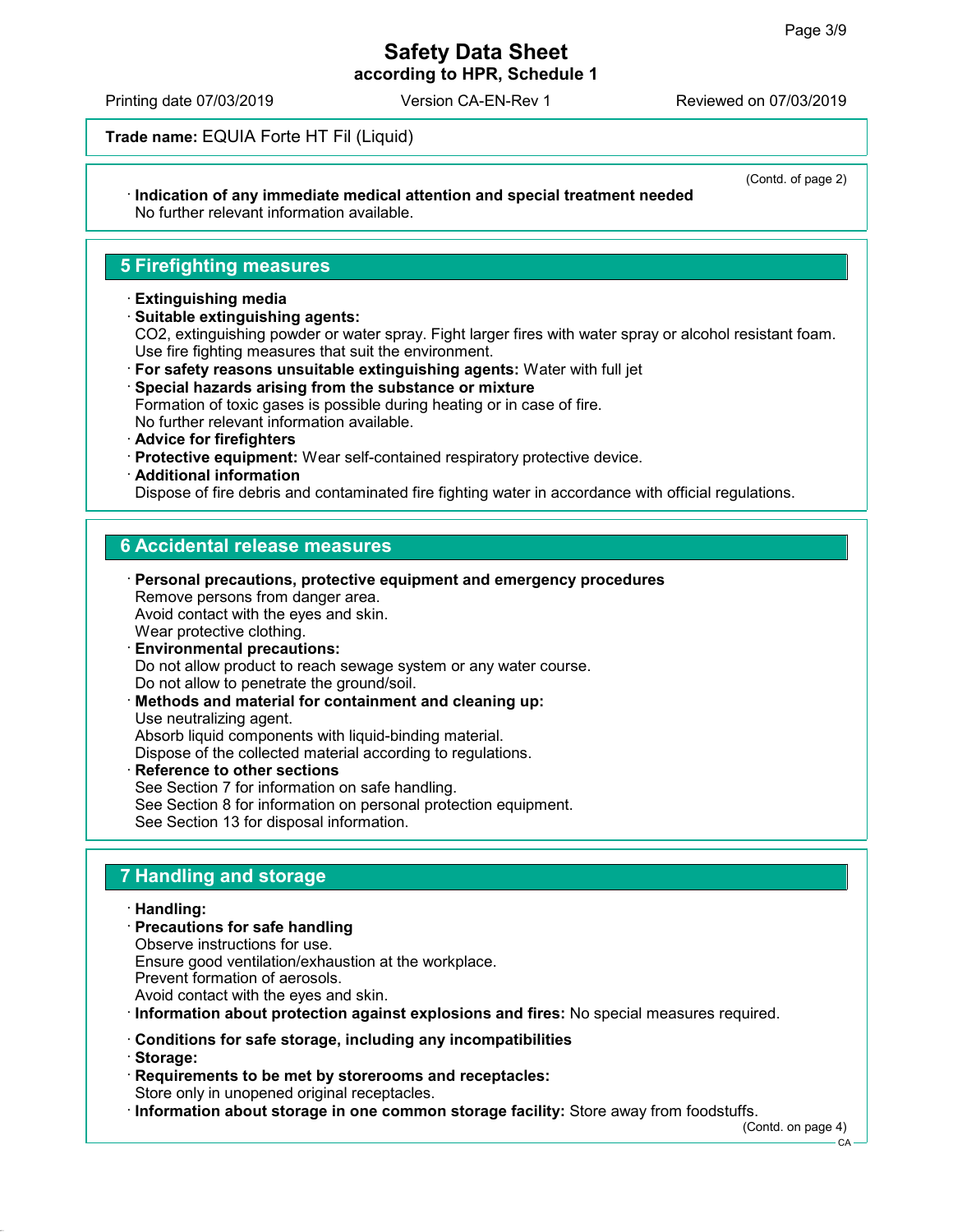### Safety Data Sheet according to HPR, Schedule 1

Printing date 07/03/2019 Version CA-EN-Rev 1 Reviewed on 07/03/2019

### Trade name: EQUIA Forte HT Fil (Liquid)

· Further information about storage conditions:

Observe instructions for use / storage.

Keep receptacle tightly sealed.

Specific end use(s) No further relevant information available.

### 8 Exposure controls/ Personal protection

· Additional information about design of technical systems: No further data; see item 7.

- · Control parameters
- · Components with limit values that require monitoring at the workplace: The product does not contain any relevant quantities of materials with critical values that have to be monitored at the workplace.
- · Additional information: The lists that were valid during the creation were used as basis.
- · Exposure controls
- · Personal protective equipment:
- · General protective and hygienic measures:

The usual precautionary measures for handling chemicals should be followed.

Avoid contact with the eyes and skin.

Wash hands before breaks and at the end of work.

Keep away from foodstuffs, beverages and feed.

Immediately remove all soiled and contaminated clothing.

· Breathing equipment:



Suitable respiratory protective device recommended.

### · Protection of hands:



Protective gloves

### · Material of gloves

The selection of the suitable gloves does not only depend on the material, but also on further marks of quality and varies from manufacturer to manufacturer. As the product is a preparation of several substances, the resistance of the glove material can not be calculated in advance and has therefore to be checked prior to the application.

### · Penetration time of glove material

The exact break through time has to be found out by the manufacturer of the protective gloves and has to be observed.

### · Eye protection:



Safety glasses

(Contd. of page 3)

(Contd. on page 5)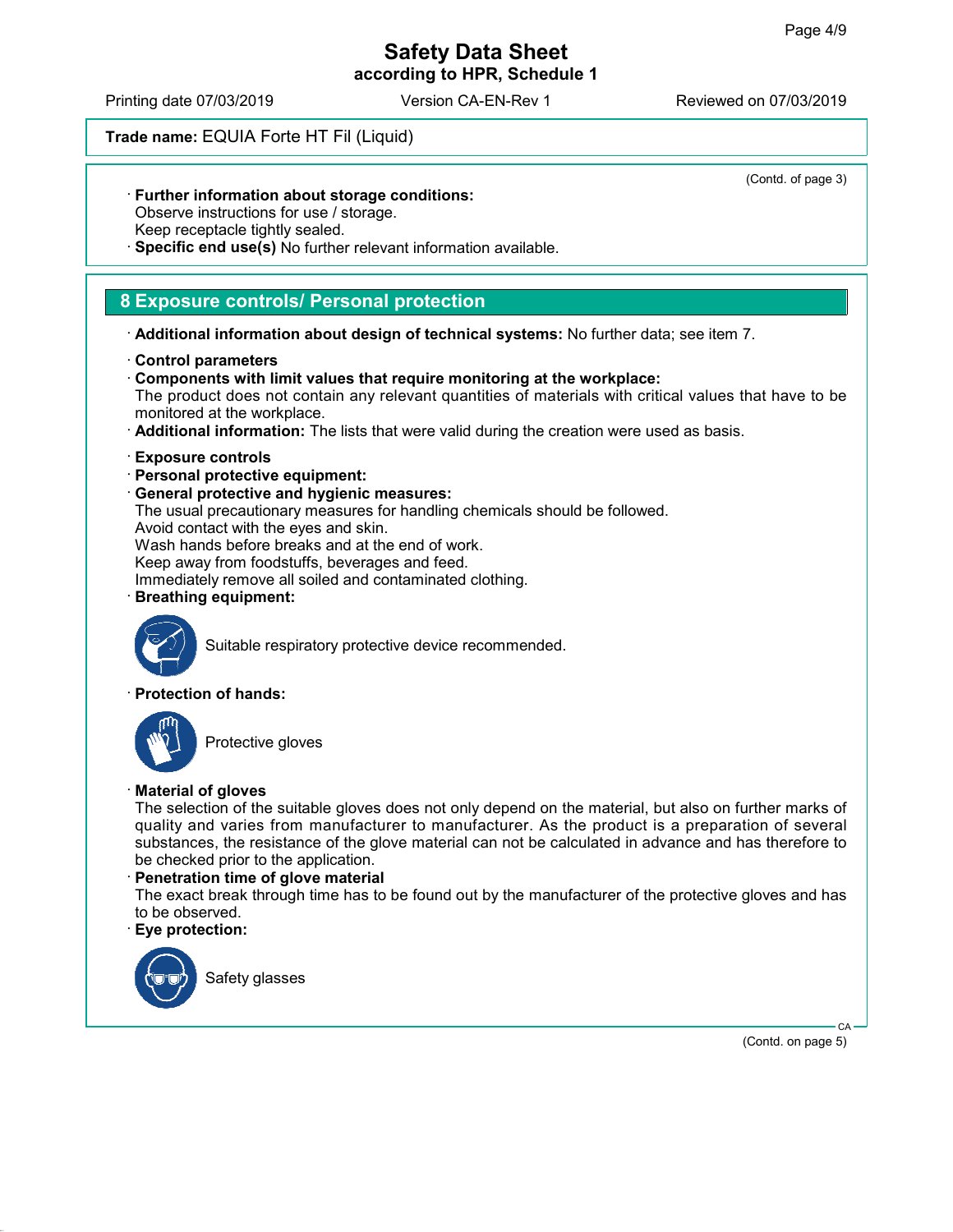### Safety Data Sheet according to HPR, Schedule 1

Printing date 07/03/2019 Version CA-EN-Rev 1 Printing date 07/03/2019

### Trade name: EQUIA Forte HT Fil (Liquid)

(Contd. of page 4)

| Information on basic physical and chemical properties<br><b>General Information</b><br>· Appearance:<br>Form:<br>Liquid<br>Color:<br>Light yellow<br>Odorless<br>· Odor:<br><b>⋅ Odor threshold:</b><br>Not determined.<br>pH-value at 20 °C:<br>1.9<br>Change in condition<br><b>Melting point/Melting range:</b><br>Undetermined.<br><b>Boiling point/Boiling range:</b><br>Undetermined.<br>· Flash point:<br>Not applicable.<br>· Flammability (solid, gaseous):<br>Not applicable.<br>· Ignition temperature:<br>Undetermined.<br>· Decomposition temperature:<br>Not determined.<br>· Auto igniting:<br>Product is not self-igniting.<br>Danger of explosion:<br>Product does not present an explosion hazard.<br><b>Explosion limits:</b><br>Lower:<br>Not determined.<br>Not determined.<br>Upper:<br>· Vapor pressure:<br>Not determined.<br>· Density:<br>Not determined.<br>· Relative density<br>Not determined.<br>· Vapor density<br>Not determined.<br><b>Evaporation rate</b><br>Not determined.<br>· Solubility in / Miscibility with<br>Water:<br>Insoluble.<br>· Partition coefficient (n-octanol/water): Not determined.<br>· Viscosity:<br>Dynamic:<br>Not determined.<br>Kinematic:<br>Not determined.<br>· Solvent content:<br>Water:<br>52.0 %<br>Solids content:<br>100.0 %<br>$\cdot$ Other information<br>No further relevant information available. | <b>9 Physical and chemical properties</b> |  |  |
|---------------------------------------------------------------------------------------------------------------------------------------------------------------------------------------------------------------------------------------------------------------------------------------------------------------------------------------------------------------------------------------------------------------------------------------------------------------------------------------------------------------------------------------------------------------------------------------------------------------------------------------------------------------------------------------------------------------------------------------------------------------------------------------------------------------------------------------------------------------------------------------------------------------------------------------------------------------------------------------------------------------------------------------------------------------------------------------------------------------------------------------------------------------------------------------------------------------------------------------------------------------------------------------------------------------------------------------------------------------------------------|-------------------------------------------|--|--|
|                                                                                                                                                                                                                                                                                                                                                                                                                                                                                                                                                                                                                                                                                                                                                                                                                                                                                                                                                                                                                                                                                                                                                                                                                                                                                                                                                                                 |                                           |  |  |
|                                                                                                                                                                                                                                                                                                                                                                                                                                                                                                                                                                                                                                                                                                                                                                                                                                                                                                                                                                                                                                                                                                                                                                                                                                                                                                                                                                                 |                                           |  |  |
|                                                                                                                                                                                                                                                                                                                                                                                                                                                                                                                                                                                                                                                                                                                                                                                                                                                                                                                                                                                                                                                                                                                                                                                                                                                                                                                                                                                 |                                           |  |  |
|                                                                                                                                                                                                                                                                                                                                                                                                                                                                                                                                                                                                                                                                                                                                                                                                                                                                                                                                                                                                                                                                                                                                                                                                                                                                                                                                                                                 |                                           |  |  |
|                                                                                                                                                                                                                                                                                                                                                                                                                                                                                                                                                                                                                                                                                                                                                                                                                                                                                                                                                                                                                                                                                                                                                                                                                                                                                                                                                                                 |                                           |  |  |
|                                                                                                                                                                                                                                                                                                                                                                                                                                                                                                                                                                                                                                                                                                                                                                                                                                                                                                                                                                                                                                                                                                                                                                                                                                                                                                                                                                                 |                                           |  |  |
|                                                                                                                                                                                                                                                                                                                                                                                                                                                                                                                                                                                                                                                                                                                                                                                                                                                                                                                                                                                                                                                                                                                                                                                                                                                                                                                                                                                 |                                           |  |  |
|                                                                                                                                                                                                                                                                                                                                                                                                                                                                                                                                                                                                                                                                                                                                                                                                                                                                                                                                                                                                                                                                                                                                                                                                                                                                                                                                                                                 |                                           |  |  |
|                                                                                                                                                                                                                                                                                                                                                                                                                                                                                                                                                                                                                                                                                                                                                                                                                                                                                                                                                                                                                                                                                                                                                                                                                                                                                                                                                                                 |                                           |  |  |
|                                                                                                                                                                                                                                                                                                                                                                                                                                                                                                                                                                                                                                                                                                                                                                                                                                                                                                                                                                                                                                                                                                                                                                                                                                                                                                                                                                                 |                                           |  |  |
|                                                                                                                                                                                                                                                                                                                                                                                                                                                                                                                                                                                                                                                                                                                                                                                                                                                                                                                                                                                                                                                                                                                                                                                                                                                                                                                                                                                 |                                           |  |  |
|                                                                                                                                                                                                                                                                                                                                                                                                                                                                                                                                                                                                                                                                                                                                                                                                                                                                                                                                                                                                                                                                                                                                                                                                                                                                                                                                                                                 |                                           |  |  |
|                                                                                                                                                                                                                                                                                                                                                                                                                                                                                                                                                                                                                                                                                                                                                                                                                                                                                                                                                                                                                                                                                                                                                                                                                                                                                                                                                                                 |                                           |  |  |
|                                                                                                                                                                                                                                                                                                                                                                                                                                                                                                                                                                                                                                                                                                                                                                                                                                                                                                                                                                                                                                                                                                                                                                                                                                                                                                                                                                                 |                                           |  |  |
|                                                                                                                                                                                                                                                                                                                                                                                                                                                                                                                                                                                                                                                                                                                                                                                                                                                                                                                                                                                                                                                                                                                                                                                                                                                                                                                                                                                 |                                           |  |  |
|                                                                                                                                                                                                                                                                                                                                                                                                                                                                                                                                                                                                                                                                                                                                                                                                                                                                                                                                                                                                                                                                                                                                                                                                                                                                                                                                                                                 |                                           |  |  |
|                                                                                                                                                                                                                                                                                                                                                                                                                                                                                                                                                                                                                                                                                                                                                                                                                                                                                                                                                                                                                                                                                                                                                                                                                                                                                                                                                                                 |                                           |  |  |
|                                                                                                                                                                                                                                                                                                                                                                                                                                                                                                                                                                                                                                                                                                                                                                                                                                                                                                                                                                                                                                                                                                                                                                                                                                                                                                                                                                                 |                                           |  |  |
|                                                                                                                                                                                                                                                                                                                                                                                                                                                                                                                                                                                                                                                                                                                                                                                                                                                                                                                                                                                                                                                                                                                                                                                                                                                                                                                                                                                 |                                           |  |  |
|                                                                                                                                                                                                                                                                                                                                                                                                                                                                                                                                                                                                                                                                                                                                                                                                                                                                                                                                                                                                                                                                                                                                                                                                                                                                                                                                                                                 |                                           |  |  |
|                                                                                                                                                                                                                                                                                                                                                                                                                                                                                                                                                                                                                                                                                                                                                                                                                                                                                                                                                                                                                                                                                                                                                                                                                                                                                                                                                                                 |                                           |  |  |
|                                                                                                                                                                                                                                                                                                                                                                                                                                                                                                                                                                                                                                                                                                                                                                                                                                                                                                                                                                                                                                                                                                                                                                                                                                                                                                                                                                                 |                                           |  |  |
|                                                                                                                                                                                                                                                                                                                                                                                                                                                                                                                                                                                                                                                                                                                                                                                                                                                                                                                                                                                                                                                                                                                                                                                                                                                                                                                                                                                 |                                           |  |  |
|                                                                                                                                                                                                                                                                                                                                                                                                                                                                                                                                                                                                                                                                                                                                                                                                                                                                                                                                                                                                                                                                                                                                                                                                                                                                                                                                                                                 |                                           |  |  |
|                                                                                                                                                                                                                                                                                                                                                                                                                                                                                                                                                                                                                                                                                                                                                                                                                                                                                                                                                                                                                                                                                                                                                                                                                                                                                                                                                                                 |                                           |  |  |
|                                                                                                                                                                                                                                                                                                                                                                                                                                                                                                                                                                                                                                                                                                                                                                                                                                                                                                                                                                                                                                                                                                                                                                                                                                                                                                                                                                                 |                                           |  |  |
|                                                                                                                                                                                                                                                                                                                                                                                                                                                                                                                                                                                                                                                                                                                                                                                                                                                                                                                                                                                                                                                                                                                                                                                                                                                                                                                                                                                 |                                           |  |  |
|                                                                                                                                                                                                                                                                                                                                                                                                                                                                                                                                                                                                                                                                                                                                                                                                                                                                                                                                                                                                                                                                                                                                                                                                                                                                                                                                                                                 |                                           |  |  |
|                                                                                                                                                                                                                                                                                                                                                                                                                                                                                                                                                                                                                                                                                                                                                                                                                                                                                                                                                                                                                                                                                                                                                                                                                                                                                                                                                                                 |                                           |  |  |
|                                                                                                                                                                                                                                                                                                                                                                                                                                                                                                                                                                                                                                                                                                                                                                                                                                                                                                                                                                                                                                                                                                                                                                                                                                                                                                                                                                                 |                                           |  |  |

## 10 Stability and reactivity

· Reactivity No further relevant information available.

· Chemical stability Stable at ambient temperature.

(Contd. on page 6)

CA-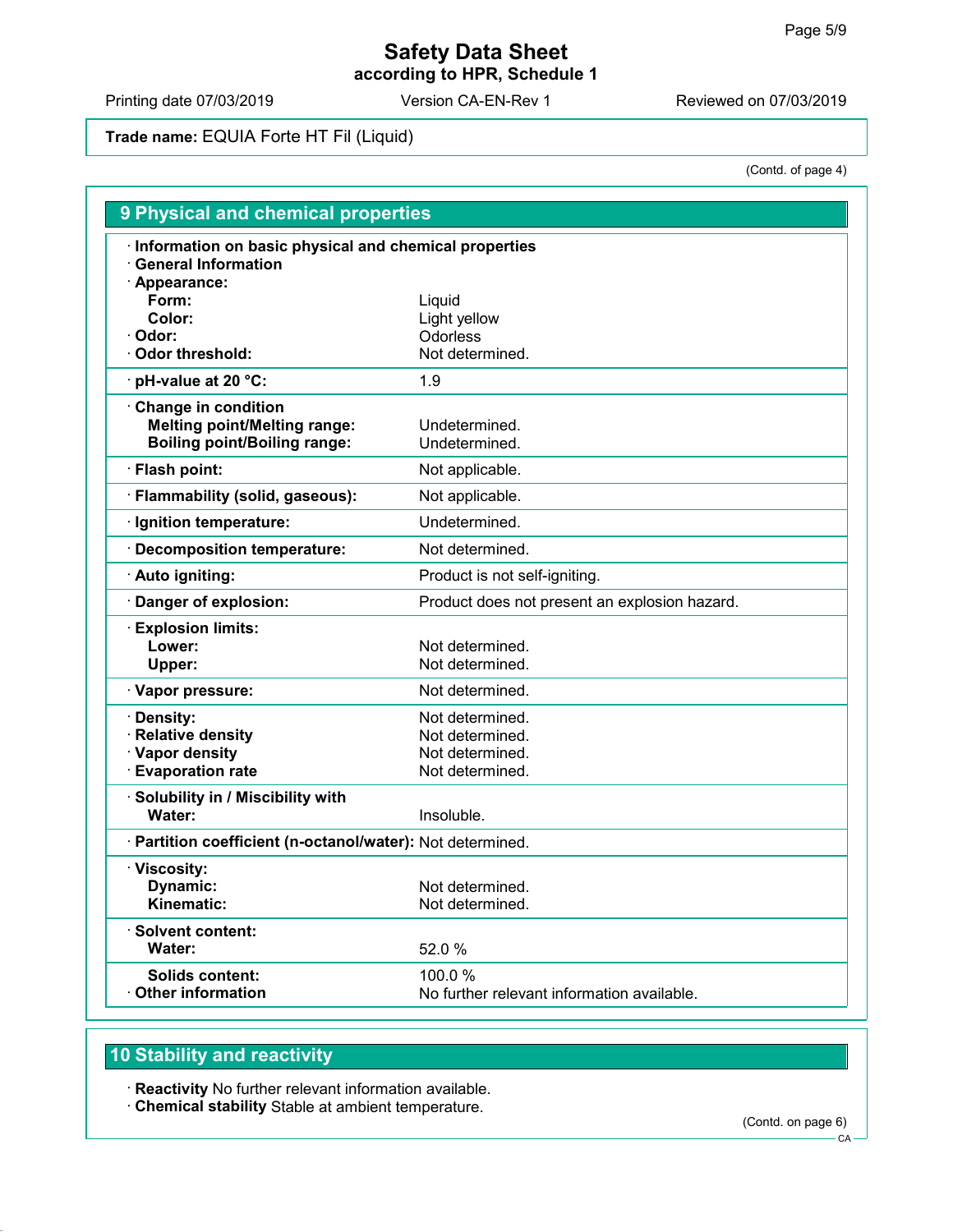according to HPR, Schedule 1

Printing date 07/03/2019 Version CA-EN-Rev 1 Reviewed on 07/03/2019

(Contd. of page 5)

Trade name: EQUIA Forte HT Fil (Liquid)

· Thermal decomposition / conditions to be avoided:

No decomposition if used according to specifications.

- · Possibility of hazardous reactions No dangerous reactions known.
- · Conditions to avoid No further relevant information available.
- · Incompatible materials: No further relevant information available.
- · Hazardous decomposition products: No dangerous decomposition products known.

### 11 Toxicological information

- · Information on toxicological effects
- · Acute toxicity:
- · LD/LC50 values that are relevant for classification: No further relevant information available.
- · Primary irritant effect:
- · on the skin: Strong caustic effect on skin and mucous membranes.
- · on the eye:
- Strong caustic effect.

Strong irritant with the danger of severe eye injury.

· Sensitization: No sensitizing effects known.

#### · Additional toxicological information:

The product shows the following dangers according to internally approved calculation methods for preparations:

**Corrosive** 

- · Carcinogenic categories
- · IARC (International Agency for Research on Cancer)

poly(acrylic acid) 3

#### · NTP (National Toxicology Program)

None of the ingredients is listed.

#### Carcinogenic categories' legend:

IARC Group 1: The agent is carcinogenic to humans.

IARC Group 2A: The agent is probably carcinogenic to humans.

IARC Group 2B: The agent is possibly carcinogenic to humans.

IARC Group 3: The agent is not classifiable as to its carcinogenicity to humans.

IARC Group 4: The agent is probably not carcinogenic to humans.

NTP K: Known to be human carcinogen.

NTP R: Reasonably anticipated to be human carcinogen.

· Repeated dose toxicity. No further relevant information available.

· CMR effects (carcinogenicity, mutagenicity and toxicity for reproduction)

No further relevant information available.

### 12 Ecological information

· Toxicity

- · Aquatic toxicity: No further relevant information available.
- · Persistence and degradability No further relevant information available.
- · Behavior in environmental systems:
- · Bioaccumulative potential No further relevant information available.
- · Mobility in soil No further relevant information available.

(Contd. on page 7)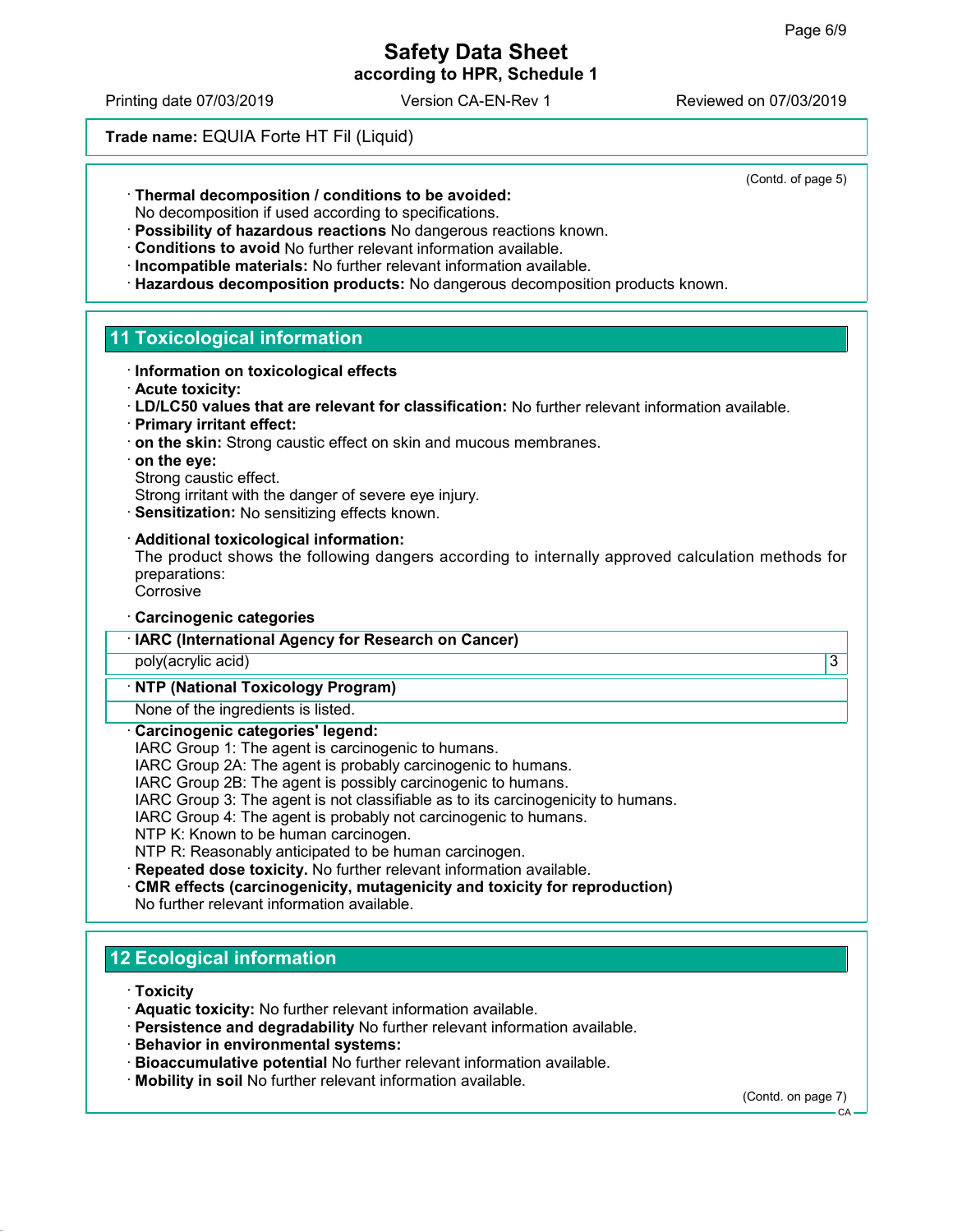according to HPR, Schedule 1

Printing date 07/03/2019 Version CA-EN-Rev 1 Reviewed on 07/03/2019

### Trade name: EQUIA Forte HT Fil (Liquid)

(Contd. of page 6)

### · Additional ecological information:

### · General notes:

Water hazard class 1 (German regulation, AwSV) (Self-assessment): slightly hazardous to water Do not allow undiluted product or large quantities of it to reach ground water, water course or sewage system.

Must not reach bodies of water or drainage ditch undiluted or unneutralized.

Rinse off of bigger amounts into drains or the aquatic environment may lead to decreased pH-values. A low pH-value harms aquatic organisms. In the dilution of the use-level the pH-value is considerably increased, so that after the use of the product the aqueous waste, emptied into drains, is only low water-dangerous.

#### · Results of PBT and vPvB assessment

- · PBT: Not applicable.
- · vPvB: Not applicable.
- · Other adverse effects No further relevant information available.

### 13 Disposal considerations

#### · Waste treatment methods

· Recommendation:

Dispose of contents / container in accordance with local / regional / national / international regulations.

- · Uncleaned packagings:
- · Recommendation: Disposal must be made according to official regulations.

| · UN-Number                                |                 |  |
|--------------------------------------------|-----------------|--|
| · DOT/TDG, ADR, ADN, IMDG, IATA            | Void            |  |
| $\cdot$ UN proper shipping name            |                 |  |
| · DOT/TDG, ADR, ADN, IMDG, IATA            | Void            |  |
| · Transport hazard class(es)               |                 |  |
| · DOT, ADR, ADN, IMDG, IATA                |                 |  |
| · Class                                    | Void            |  |
| · Packing group                            |                 |  |
| · DOT/TDG, ADR, IMDG, IATA                 | Void            |  |
| · Environmental hazards:                   |                 |  |
| · Marine pollutant:                        | No.             |  |
| · Special precautions for user             | Not applicable. |  |
| Transport in bulk according to Annex II of |                 |  |
| <b>MARPOL73/78 and the IBC Code</b>        | Not applicable. |  |
| · UN "Model Regulation":                   | Void            |  |

(Contd. on page 8)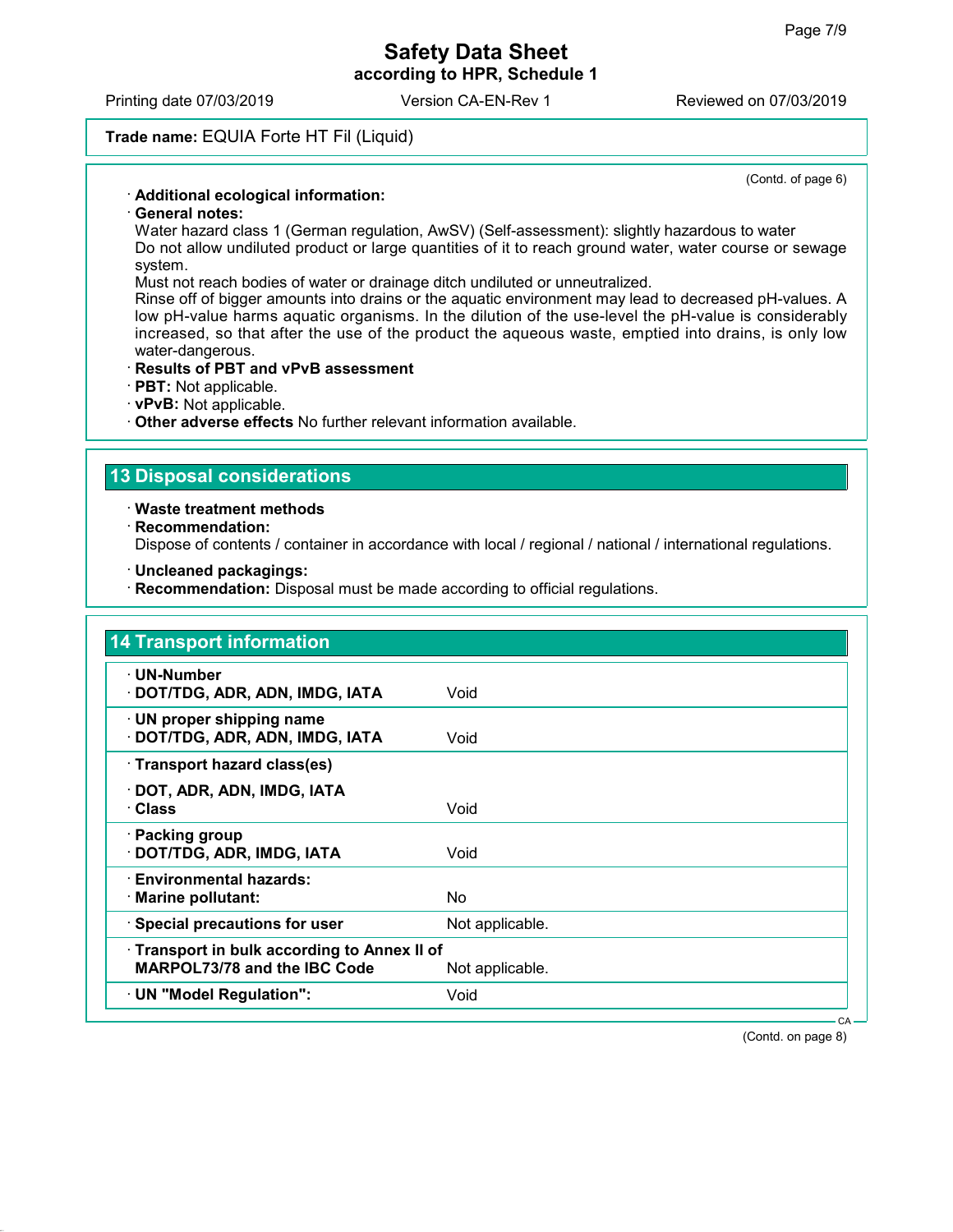according to HPR, Schedule 1

Printing date 07/03/2019 Version CA-EN-Rev 1 Reviewed on 07/03/2019

### Trade name: EQUIA Forte HT Fil (Liquid)

(Contd. of page 7)

#### 15 Regulatory information

· Safety, health and environmental regulations/legislation specific for the substance or mixture

- · Canadian substance listings:
- · Canadian Domestic Substances List (DSL)

All ingredients are listed.

#### · Canadian Ingredient Disclosure list (limit 0.1%)

None of the ingredients is listed.

#### · Canadian Ingredient Disclosure list (limit 1%)

None of the ingredients is listed.

#### · GHS label elements

Exempt from classification and labeling – devices and drugs are not regulated according to WHMIS 2015.

The product is classified and labeled according to the Globally Harmonized System (GHS).

#### · Hazard pictograms



- · Signal word Danger
- · Hazard-determining components of labeling: polybasic carboxylic acid\*\*
- · Hazard statements
- Causes severe skin burns and eye damage.
- · Precautionary statements Do not breathe dust/fume/gas/mist/vapours/spray. Wear protective gloves/protective clothing/eye protection/face protection. IF ON SKIN (or hair): Take off immediately all contaminated clothing. Rinse skin with water [or shower]. IF IN EYES: Rinse cautiously with water for several minutes. Remove contact lenses, if present and easy to do. Continue rinsing. Immediately call a poison center/doctor. Specific treatment (see on this label). Store locked up. Dispose of contents/container in accordance with local/regional/national/international regulations. · Chemical safety assessment: A Chemical Safety Assessment has not been carried out.

### 16 Other information

| Department issuing SDS: Regulatory Affairs                                   |              |
|------------------------------------------------------------------------------|--------------|
| $\cdot$ Contact:                                                             |              |
| <b>Regulatory Affairs</b>                                                    |              |
| Telephone No. +1 (708) 597-0900                                              |              |
| SDS.gcamerica@gc.dental                                                      |              |
| Date of the latest revision of the safety data sheet 07/03/2019 / -          |              |
| · Abbreviations and acronyms:                                                |              |
| GHS: Globally Harmonized System of Classification and Labelling of Chemicals |              |
| HCS: Hazard Communication Standard (USA)                                     |              |
| <b>MSDS: Material Safety Data Sheet</b>                                      |              |
| <b>SDS: Safety Data Sheet</b>                                                | (Contd. on n |

page 9)